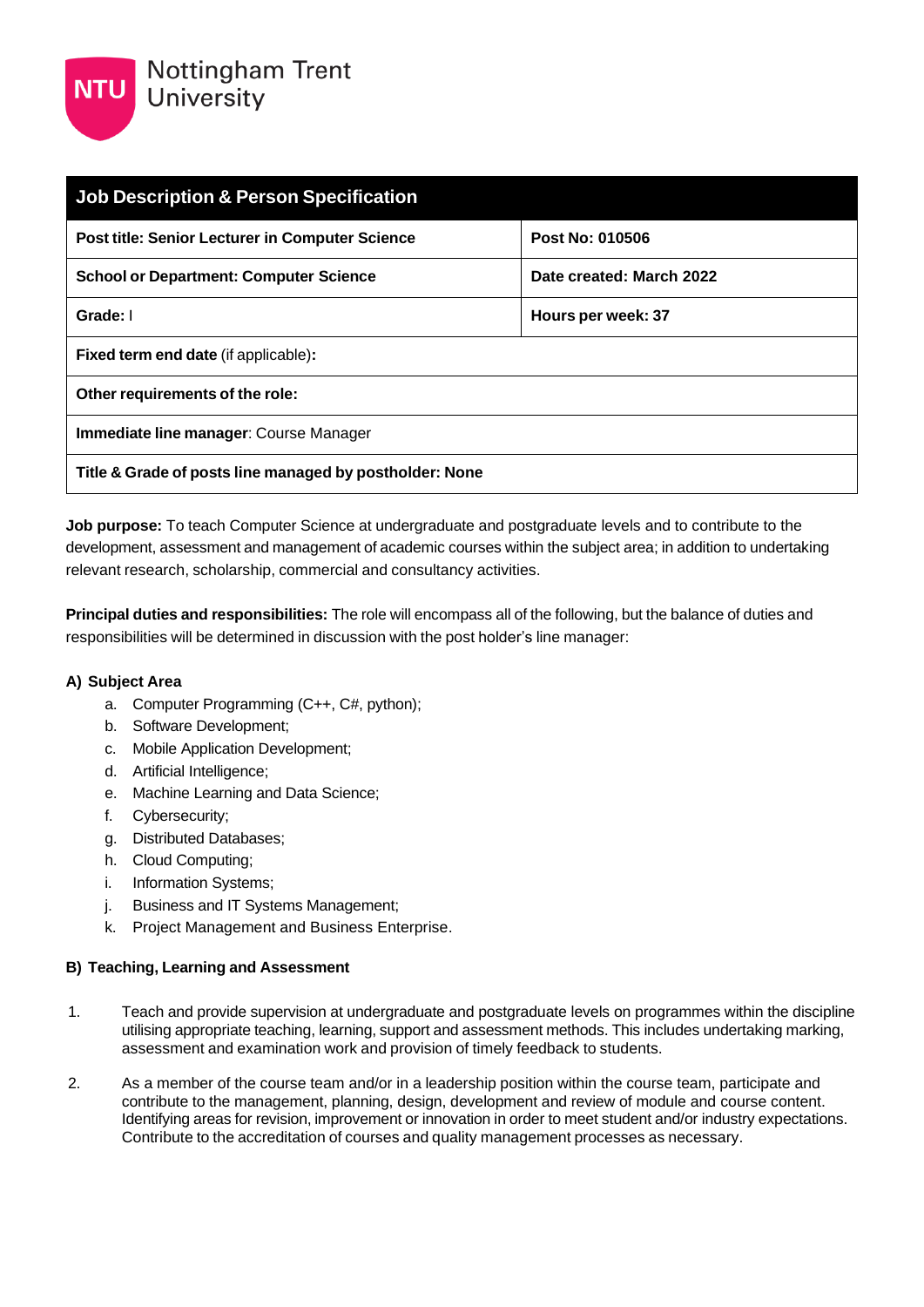- 3. Responsibility for the delivery, leadership and assessment of own modules, including projects and dissertations
- 4. Develop a range of approaches to teaching and learning which are innovative for the University and subject area which create interest, understanding and enthusiasm amongst students and reflect developing practice elsewhere, e.g. case studies. Gather evidence from staff and students in order to prepare reviews of academic activity. Collaborate with colleagues to identify and respond to students' needs.

#### **Practice, Research and Scholarly Outputs and Impact**

- 1. Actively engage in individual or collaborative practice, research and/or scholarly projects to deliver high-quality peer-reviewed outputs
- 2. Apply knowledge acquired through practice, research and/or scholarly work to inform curriculum development, module design and teaching delivery
- 3. Contribute to impact case studies and/or activities which contribute to the creation of impact

#### **Income Generation**

- 1. Identify sources of funding and contribute to the process of securing income for own or collaborative practice, research and/or scholarship activities as appropriate.
- 2. Contribute to the generation of income which may include; consultancy, KTP, KEF or the development and delivery of short commercial courses

#### **Collaboration and Esteem**

- 1. Nurture and maintain relationships with national or international professional organisations within the subject field. This may involve links with professional bodies, e.g. re ongoing accreditation.
- 2. Liaise with national and/or international partners to ensure comparability of collaborative provision within the department.
- 3. Engage with and make an effective contribution to School or University wide initiatives.
- 4. Contribute to and undertake activities that build external profile and reputation.
- 5. Contribute to activities that enhance the teaching and learning and/or research environment, such as undertaking peer review activities.

#### **Academic Management and Administration**

- 1. Where required undertake effective course leadership which contributes to the enhancement of the running of courses in the department.
- 2. Act as an effective module leader and tutor.
- 3. Participate in the University's appraisal process, developing and agreeing stretching and SMART objectives across a range of areas of academic activities.
- 4. Ensure that knowledge of the relevant subject area is fully up to date by actively engaging in continuous professional development and scholarly activities appropriate to the post.
- 5. Responsible for the pastoral care and motivation of students, supporting them in learning difficulties, and on occasion personal difficulties, ensuring that appropriate internal or external specialist support for the latter is sought.
- 6. Prepare, organise and assist with student cultural visits, exhibitions, field trips and placements and to attend all events as appropriate, including Graduation days and open days, relevant to the courses taught by the post holder.
- 7. Work effectively with colleagues within the course team, department and School. Attendance at team meetings as required, and working cooperatively with Professional Services and technical team colleagues.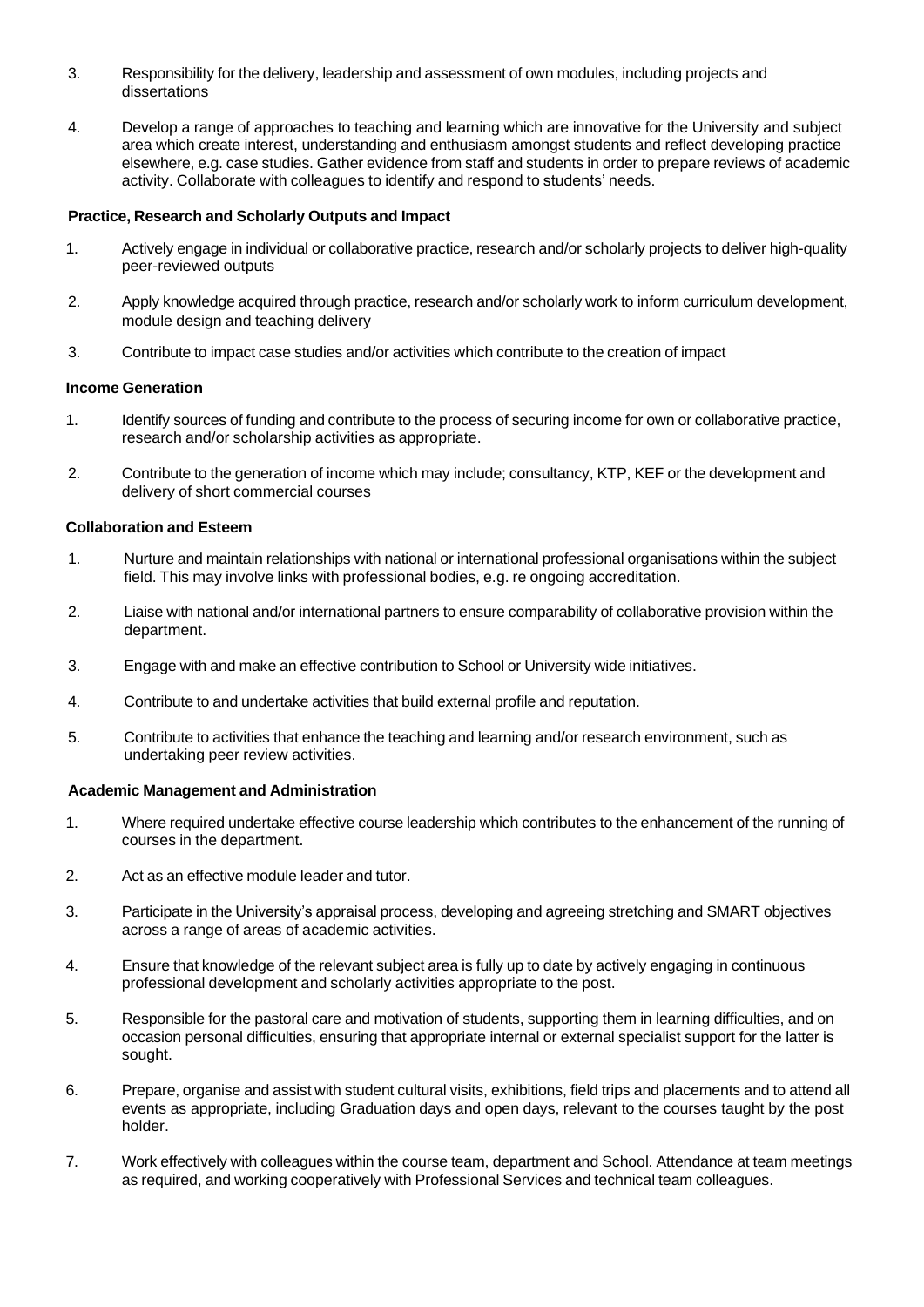- 8. Support and mentor colleagues with less experience and advise them on professional development; this may include the induction of new colleagues.
- 9. Make an effective contribution to the smooth running of the Department, including undertake administrative duties appropriate to the post, including admissions, timetabling and adherance to University procedures.
- 10. Responsible for being aware of the risks in the work environment, and their potential impact on own work and that of others, including being aware of any relevant risk assessments in place and adherence to these and undertaking any relevant health and safety training. May be expected to conduct risk assessments and take responsibility for the health and safety of others.

**N.B.** The post-holder may be required to undertake any other duties which may reasonably be required as within the nature of the duties and responsibilities of the post as defined, subject to the proviso that normally any changes of a permanent nature shall be incorporated into the job description in specific terms.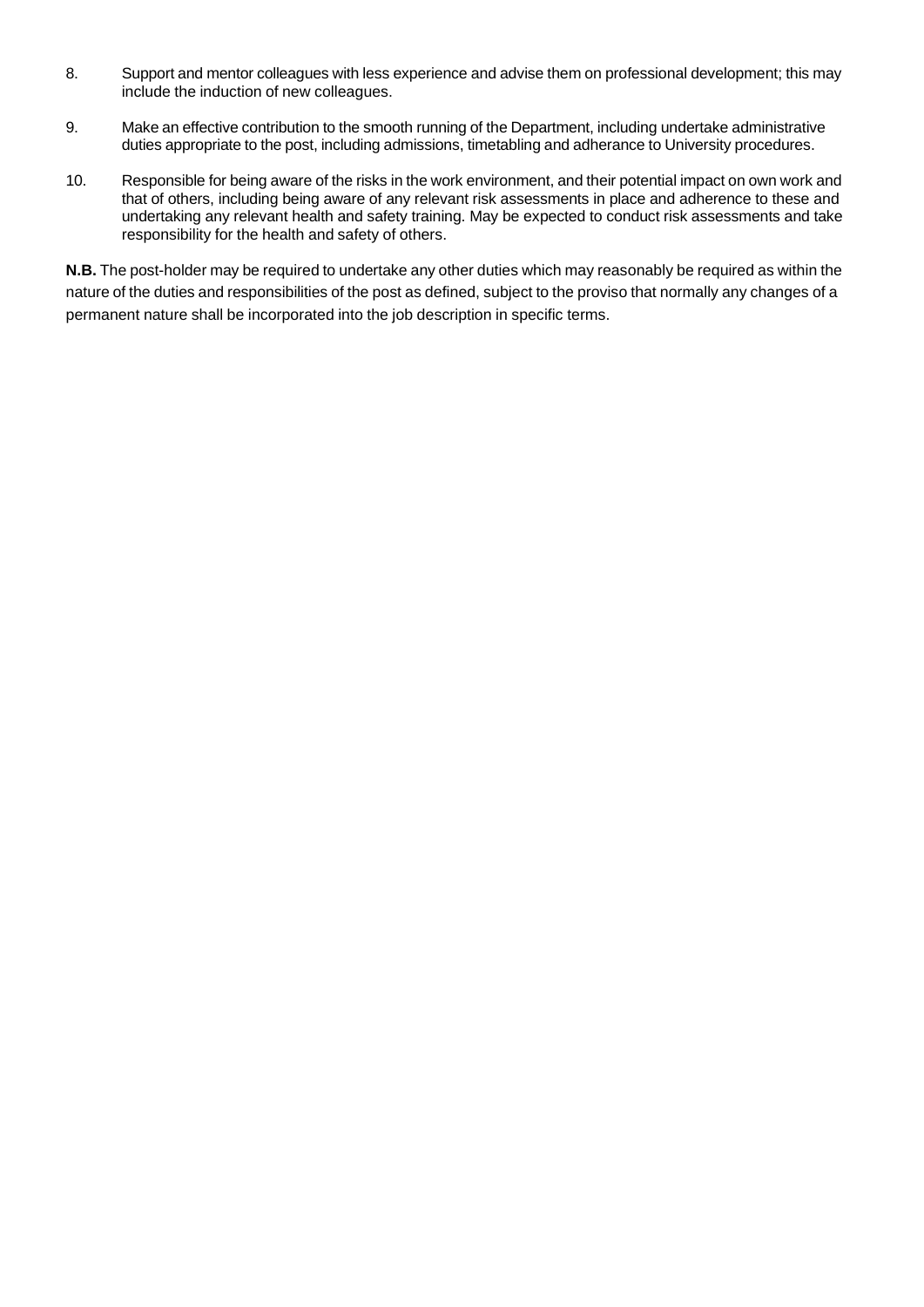| <b>Personal Attributes</b> |                                                                                                                                                                                                                                                                                                                                                                                                                                                                                                                                                                                                                                                                                                                                                                                                                                                    |                                                                                                                                                                                                                                                                                                                                |  |
|----------------------------|----------------------------------------------------------------------------------------------------------------------------------------------------------------------------------------------------------------------------------------------------------------------------------------------------------------------------------------------------------------------------------------------------------------------------------------------------------------------------------------------------------------------------------------------------------------------------------------------------------------------------------------------------------------------------------------------------------------------------------------------------------------------------------------------------------------------------------------------------|--------------------------------------------------------------------------------------------------------------------------------------------------------------------------------------------------------------------------------------------------------------------------------------------------------------------------------|--|
| <b>Attributes</b>          | <b>Essential</b>                                                                                                                                                                                                                                                                                                                                                                                                                                                                                                                                                                                                                                                                                                                                                                                                                                   | <b>Desirable</b>                                                                                                                                                                                                                                                                                                               |  |
| Knowledge                  | Understanding of the major subject areas within<br>the Computer Science discipline.<br>An understanding of relevant contemporary<br>issues of particular significance for the future<br>development of the industry and profession.<br>Detailed knowledge of one or more of<br>the following specialisms to post-<br>graduate level and beyond:<br>Computer Programming (C++, C#, python);<br>$\bullet$<br>Software Development;<br>$\bullet$<br>Mobile Application Development;<br>$\bullet$<br>Artificial Intelligence;<br>$\bullet$<br>Machine Learning and Data Science;<br>$\bullet$<br>Cybersecurity;<br>$\bullet$<br><b>Distributed Databases;</b><br>$\bullet$<br>Cloud Computing;<br>$\bullet$<br>Information Systems;<br>$\bullet$<br>Business and IT Systems Management;<br>$\bullet$<br>Project Management and Business<br>Enterprise. | Detailed knowledge of contemporary<br>teaching practices within Higher Education<br>$(HE)$ .<br>Detailed knowledge of the state-of-the-art<br>and latest developments in a range of<br>computing areas.<br>An understanding of the research context<br>and ethos of the field within the UK Higher<br><b>Education Sector.</b> |  |
| <b>Skills</b>              | Good interpersonal skills and an ability to<br>communicate complex ideas effectively to<br>students using a variety of teaching methods,<br>thereby enhancing the student experience<br>Excellent technical skills and fully conversant<br>with appropriate industry standard<br>software/professional practices.<br>Good administrative, IT, analytical and<br>planning skills.<br>Proven ability to develop internal and external<br>networks.<br>Ability to undertake scholarly and/or practice-<br>based activity and/or conduct research in the<br>discipline.                                                                                                                                                                                                                                                                                | Ability to generate research income from<br>contractual or research activity.<br>Ability to deliver innovative learning<br>experiences in HE.<br>Relevant consultancy experience and/or<br>established research links with industry.                                                                                           |  |
| <b>Experience</b>          | Higher Education teaching experience in a<br>relevant subject area(s), which includes a                                                                                                                                                                                                                                                                                                                                                                                                                                                                                                                                                                                                                                                                                                                                                            | Experience of facilitating independent study.                                                                                                                                                                                                                                                                                  |  |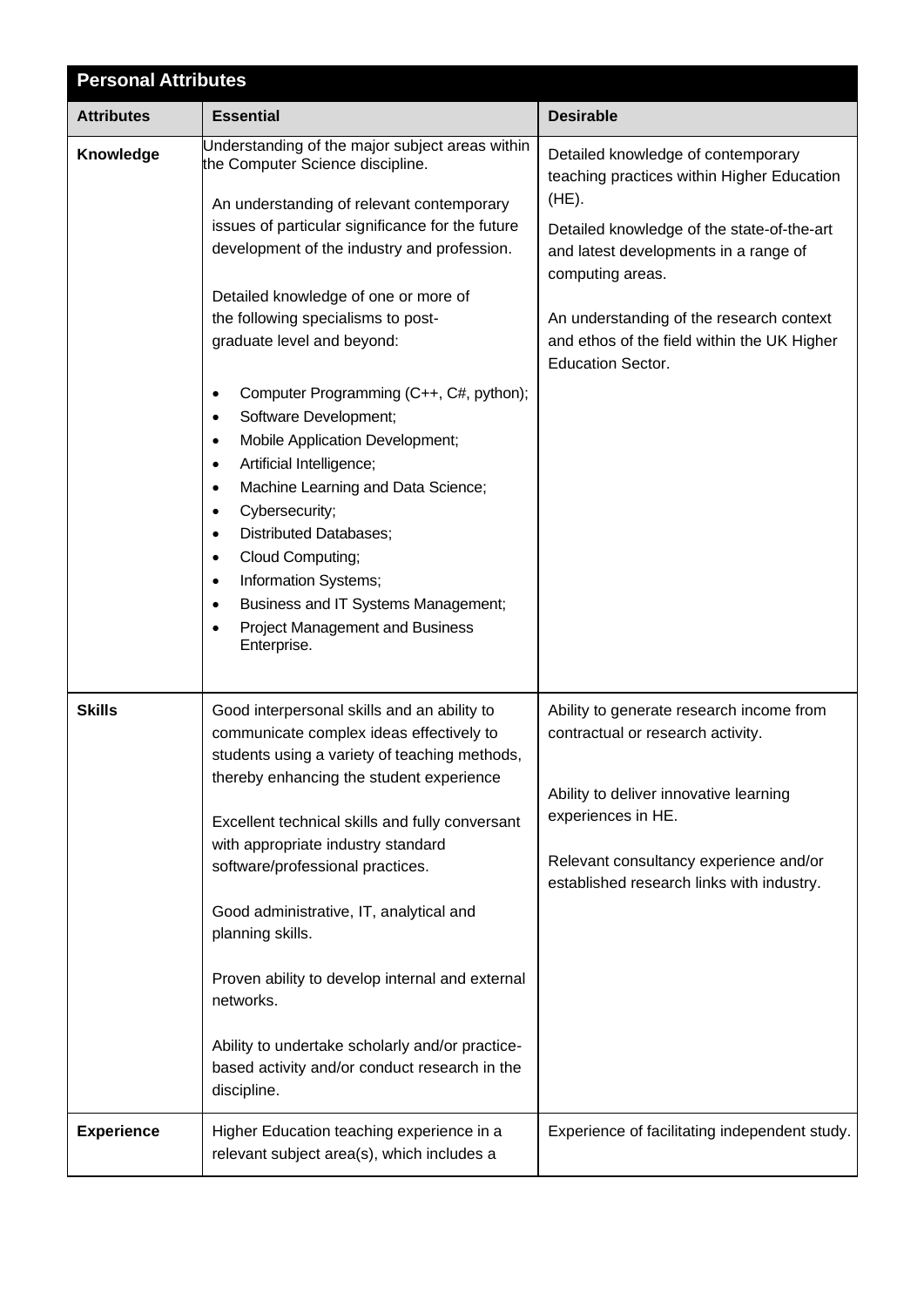|                | range of teaching learning and assessment<br>methods.                                                                                                                                                                                                                                                             | Experience of contributing to course review<br>and/or accreditation processes.                                                 |
|----------------|-------------------------------------------------------------------------------------------------------------------------------------------------------------------------------------------------------------------------------------------------------------------------------------------------------------------|--------------------------------------------------------------------------------------------------------------------------------|
|                | Experience of evaluating the effectiveness of<br>teaching and assessment methods.                                                                                                                                                                                                                                 |                                                                                                                                |
|                | Experience of effectively contributing to<br>curriculum design and development.                                                                                                                                                                                                                                   |                                                                                                                                |
|                | A track record of engaging in continuous<br>professional development.                                                                                                                                                                                                                                             |                                                                                                                                |
|                | Experience of academic administration and<br>organisational responsibilities, ideally within a<br><b>HE</b> environment                                                                                                                                                                                           |                                                                                                                                |
|                | Proven experience of undertaking relevant                                                                                                                                                                                                                                                                         |                                                                                                                                |
|                | research, scholarship or practice activities and                                                                                                                                                                                                                                                                  |                                                                                                                                |
|                | projects and disseminating results in<br>appropriate outlets.                                                                                                                                                                                                                                                     |                                                                                                                                |
| Qualifications | A degree in Computer Science or closely<br>related field.                                                                                                                                                                                                                                                         | PhD in Computer Science or closely<br>related field. Significant experience in a<br>technically advanced or senior role(s) may |
|                | Fellowship of the Higher Education Academy<br>(FHEA)                                                                                                                                                                                                                                                              | be considered in lieu of PhD.                                                                                                  |
|                | Note: Newly appointed Senior Lecturers who<br>do not already hold FHEA will be required to<br>achieve this within 3 years of starting at NTU.                                                                                                                                                                     | Active membership of relevant Professional<br>bodies.                                                                          |
|                | A Higher Education teaching qualification<br>such as a PGCHE or PGCert in Academic<br>Practice or equivalent.                                                                                                                                                                                                     | Senior Fellow of the Higher Education<br>Academy.                                                                              |
|                | Note: Newly appointed Senior Lecturers who<br>do not already hold a qualification to teach in<br>Higher Education, will be required to complete<br>NTU's Academic Professional Standard<br>Apprenticeship (APA) or Postgraduate<br>Certificate in Academic Practice (PGCAP)<br>within 3 years of starting at NTU. |                                                                                                                                |